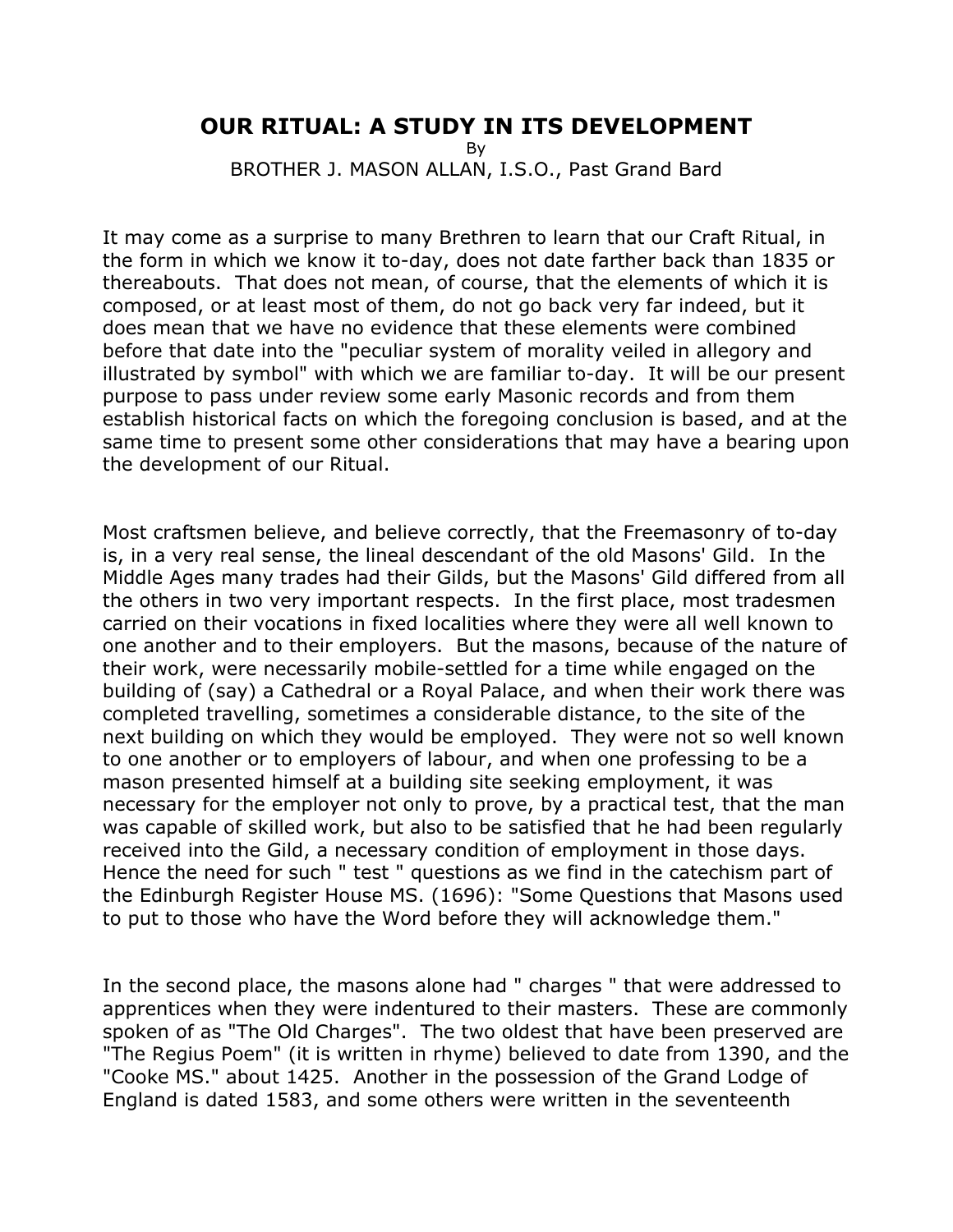century. Brothers Pick and Knight, in their *Pocket History of Freemasonry* (page 28) say "Although parallels may be found here and there, no other medieval body, whether craft, religious or otherwise; is known to have possessed such documents." They also say (page 166): "It is remarkable that Scotland produced no traditional history such as England had from about 1400 in the Old Charges. The few copies associated with Scotland are obviously copied from England, indeed one or two naively require the Craftsman to be true to the King of England."

A short description of elements that are common to all or most of these Old Charges will be of interest and are relevant to our present purpose. They all open with a prayer which, as is to be expected at that period, is definitely Christian in character, including an invocation of the Holy Trinity. Then follows a "traditional history" of the Craft, which is in many respects fantastic, but which contains some elements that are not unfamiliar to us to-day. They deal with the seven liberal Arts and Sciences-Grammar, Rhetoric, Logic, Arithmetic, Geometry, Music and Astronomy. These Arts and Sciences were written on two pillars of stone-"the one stone was called marble, that cannot burn with fire. The other was called Lateral (Le., brick or tile) that cannot drown with water." That detail, with a slight modification and transposition, will be familiar to many. And there are some students who believe that we have here the original legend of "Two Pillars", a later version of which finds embodiment in other Pillars that are alluded to in the Edinburgh Register House MS., in all the eighteenth century catechisms, and in our present-day Rituals.

At this point several versions of the Old Charges require the Apprentice to take an O.B. on the V.S.L. Then follow the "general" Charges, which relate not only to the craft and its secrets, but also to general conduct. The Apprentice is charged:-

- 1. To be true to God and Holy Church;
- 2. To be a true liegeman to the King and his Council;
- 3. To be true to one another, and to do to others as he would that others should do to him;
- 4. To keep the secrets of the craft;
- 5. Not to be a thief;
- 6. To be loyal to his master and to serve him for his profit and advantage;
- 7. To call masons fellows or brothers and no foul name, not to take a fellows' wife violently, nor his daughter ungodly, nor his servant in villany;
- 8. To pay his way honestly, wherever he may go; and
- 9. To do no villany in any house where he may be entertained.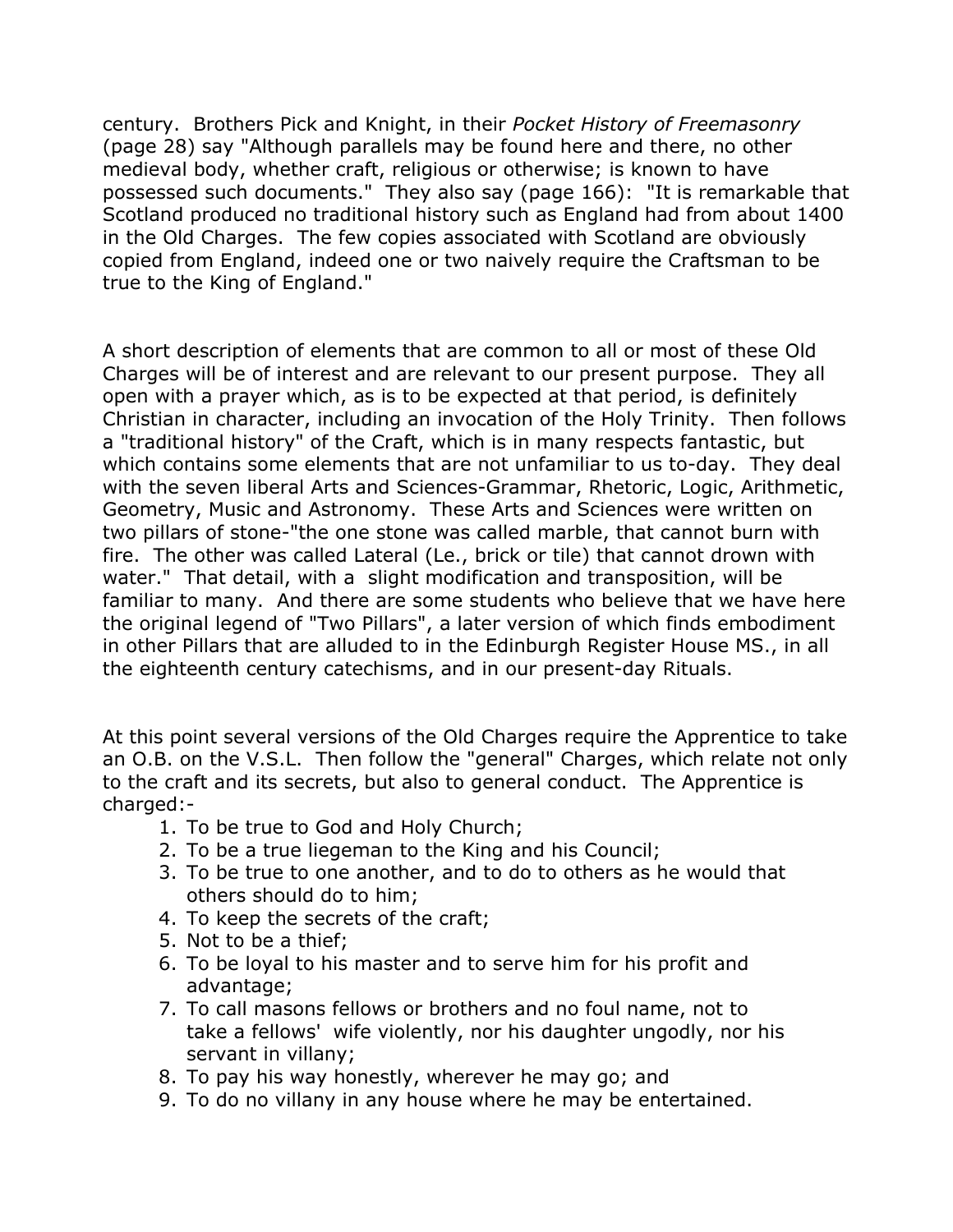Then follow some "particular" Charges for Masters and Fellows; but these relate entirely to the operative work of the craft.

These details are given here for three reasons: (1) because in them we can recognise much that is in the ethical instruction given in our modern Ritual; (2) because the method of giving such a "Charge" is continued in the Charges that are given to-day at the conclusion of the ceremonies of Entering, Passing and Raising and also in the Charges read to the Master of a Lodge at his installation; and (3) because failure to read these Old Charges was one of the allegations brought by the "Antients" against the "Moderns" which will be dealt with later. Thus it can be clearly seen that any study of the development of our Ritual must begin with the Old Charges and their contents.

In the days when masons followed the work from building site to building site, a "lodge" would be formed at each site. This was probably discontinued gradually as the erection of great buildings such as cathedrals, palaces or castles grew less, and masons became more settled in towns where they were employed in more ordinary building. Then they formed what Brother Douglas Knoop calls "territorial lodges." The Schaw Statutes (1599) make mention of Lodges at Edinburgh; Kilwinning and Stirling-and these three Lodges are still actively working. Knoop and Jones, in *The Genesis of Freemasonry* (page 52) state that "the only independent evidence of the ownership, or the use, of versions of the MS. Constitutions" (i.e., the Old Charges) "by operative masons relates to Lodges at Stirling, Melrose, Kilwinning, Aberdeen, Dumfries, Aitcheson's Haven, Alnwick and Swallwell." Six of these eight Lodges were in Scotland; but it is interesting to note that the Lodge of Edinburgh is not included. The other two Lodges were in Northumberland, and both had a very close linkage, masonically, with Scotland. (See *The Genesis of Freemasonry*, pages 221 and 222). This list is given here to establish two points: (1) that Lodges at that time were localised or "territorial", and (2) that the Old Charges continued to be used after the Lodges were so localised. Pick and Knight, in their *Pocket History* (page 172) state that in England "the operative Lodge is almost unknown"-(presumably they mean in a "territoria" sense). When Elias Ashmole was admitted to the Lodge at Warrington in 1646, none but nonoperative masons were present.

It was no doubt after the settling of Lodges at fixed centres that non-operative members began to be admitted. The earliest record of a non-operative being present at a meeting of an operative Lodge is to be found in the Minutes of the Lodge of Edinburgh for 8th June 1600, which were attested by all present,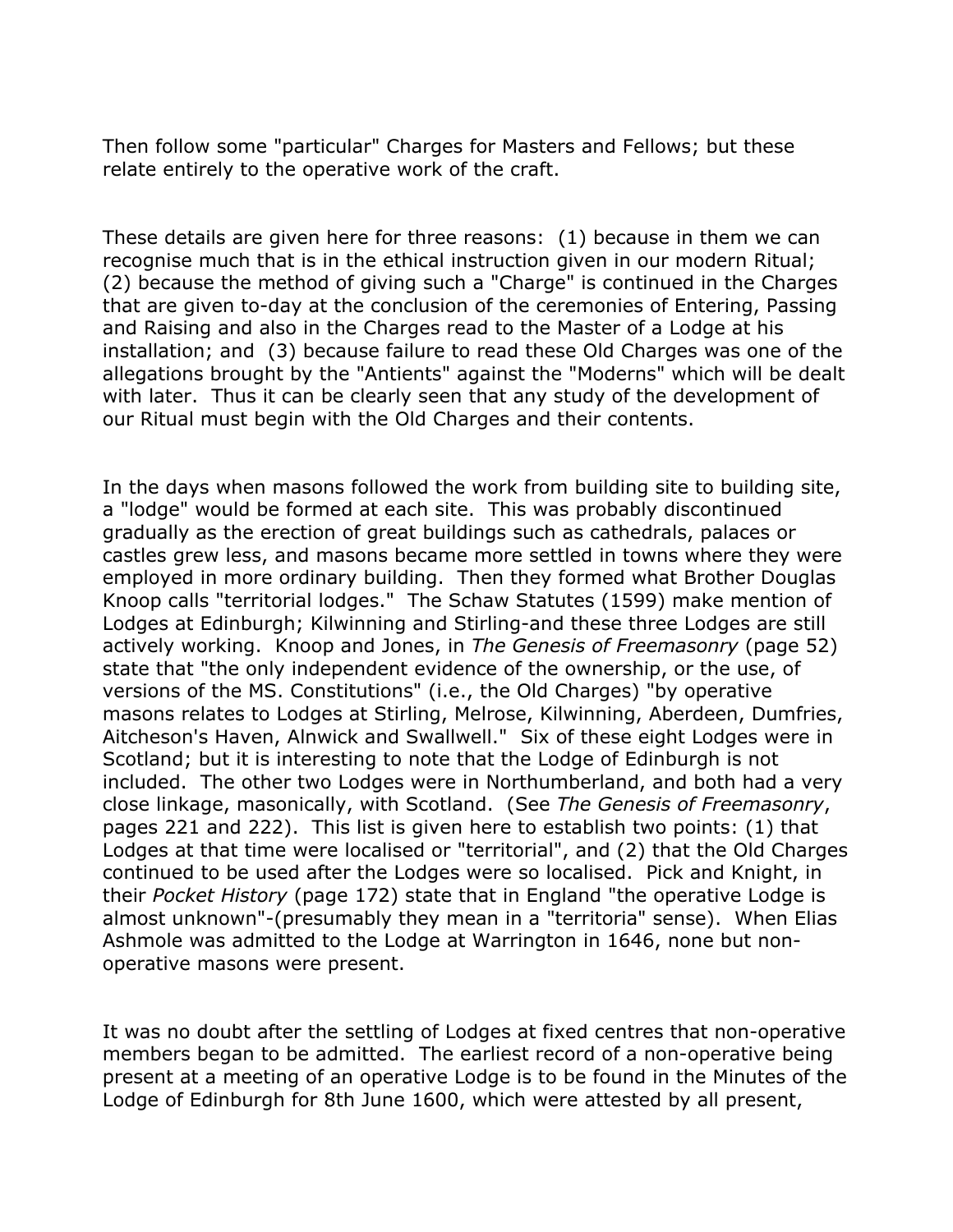including James Boswell of Auchenleck, an ancestor of the biographer of Dr Johnson. Three others were admitted to the same Lodge in 1634 - twelve years before the admission of Elias Ashmole to the Lodge at Warrington.

The seventeenth century may be regarded as the period when the transition from "operative" to "speculative" got well under way. Influence in that direction no doubt came from men like Ashmole and Sir Robert Moray, one of the Founders of the Royal Society (who was admitted by the Lodge of Edinburgh at a meeting in Newcastle on 20th May 1641), and possibly, indirectly, from others of similar interests. Space does not permit of enlarging upon this matter; but one brief quotation (which may later be found to have considerable relevance to our present study) may be given from a well-known Masonic historian, Robert Freke Gould. In his *History of Freemasonry* (Vol. II, page 138) he expresses the opinion that "during the sixteenth and seventeenth centuries, Kabalism and Rosicrucianism profoundly influenced many secret societies in Europe; and Freemasonry received no slight tinge from the Kabalistic pursuits of some of its adherents at that time." Brother Gould, a doughty champion of the principles of the "Authentic School" of Masonic historians, was exceedingly cautious and careful in his scrutiny of evidence, and we may take it that he would not have ventured to make such a categorical statement unless he was satisfied that it was fully justified by the cumulative effect of all the available evidence-no doubt in great measure "circumstantial". Such a statement by such a man is worthy of the most serious consideration.

He is certainly supported in his statement by a still more learned student of Masonic and cognate matters, who, however, approaches the subject from a somewhat different angle, Brother A. E. Waite, who says: "It seems to me quite certain that Kabalism has transmitted elements to our secret societies, and it is not less certain that the men who elaborated our (Masonic) rituals had some personal knowledge of the secret doctrine of the Kabalah." He was, of course, referring to our modern Rituals.

Towards the end of the seventeenth century we come to the Edinburgh Register House MS., which is the first of a series of catechisms which continued to appear until well into the eighteenth century. Three of these-the Edinburgh Register House MS. (1696), the Graham MS. (1726), and Masonry Dissected (1730) were dealt with in detail in an article on "The Five Points of Fellowship" in the Grand Lodge of Scotland Year Book for 1959. Here it is proposed only to pick out one or two points that are relevant to our immediate purpose.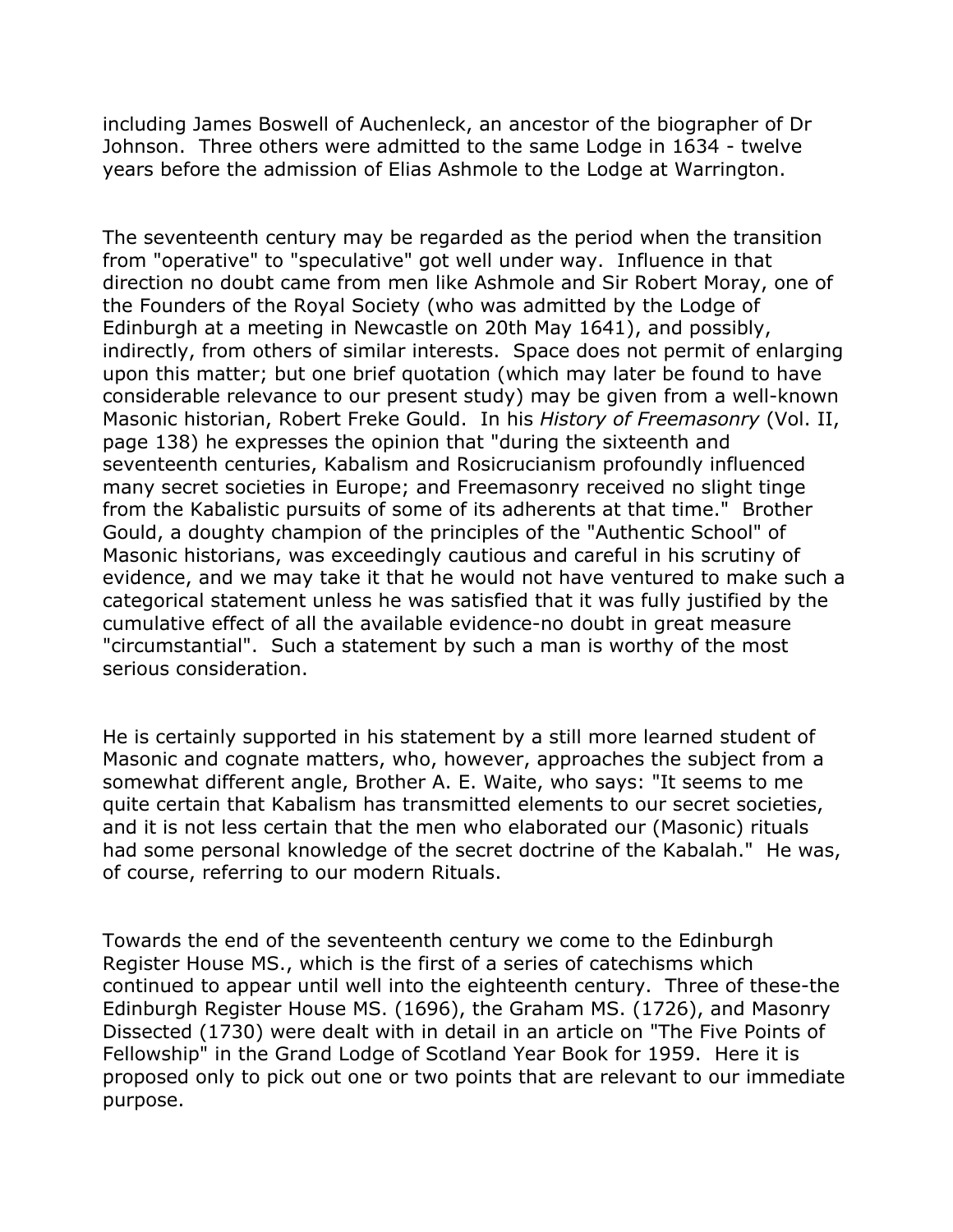These catechisms are not "ritual " as we now understand that word. They consist of questions and answers which, however, refer back in specific terms to some ceremony that had taken place previously. Of these ceremonies themselves we know nothing except what may be inferred from the questions and answers. They were probably very short and simple, restricted to the formal introduction of new Apprentices and Fellows, and the communication of the Word and other Secrets. That there was possibly no set form for this may be gathered from the narrative portion of the Edinburgh Register House MS. There we read: "Then all the masons present whisper among themselves the word, beginning with the youngest, until it come to the master mason, who gives the word to the entered Apprentice." In this short quotation there are two expressions that call for comment as relevant to our present purpose: "the word" and "entered apprentice."

The earliest known reference to the Mason Word is in "The Muses' Threnodie", a metrical account of Perth and neighbourhood by Henry Adamson, published in Edinburgh in 1638, which contains these lines:

> "For we be brethren of the Rosie Crosse, We have the Mason Word and second sight."

Brother Douglas Knoop, in *The Genesis of Freemasonry* (page 222) says that "there is no evidence to show that the Mason Word was ever used among English operative masons except possibly in the North." These last words would cover such Lodges as those at Alnwick and Swallwell already mentioned. He also says (page 223) that "various entries in Lodge records in the seventeenth and eighteenth centuries refer to the Mason Word; those records, without exception, refer to Scottish Lodges." And, finally, he says (page 224): "The purpose of the Mason Word was to distinguish masons who were members of their trade organisation from others who were not. The need for some secret method of recognition arose from two conditions peculiar to Scotland, viz., the possibility of employment open to cowans, and the existence of an industrial grade without exact parallel in England, that of entered apprentice." Apprentices who were bound to their masters by indenture did not require any special mode of recognition. But when they had completed their indentured service, they became "entered" apprentices - "journeymen" they would be called to-day. The expression "entered apprentices" was not known in England until the publication of the first Book of Constitution in 1723, which was compiled by Rev. James Anderson, D.D. - a Scotsman!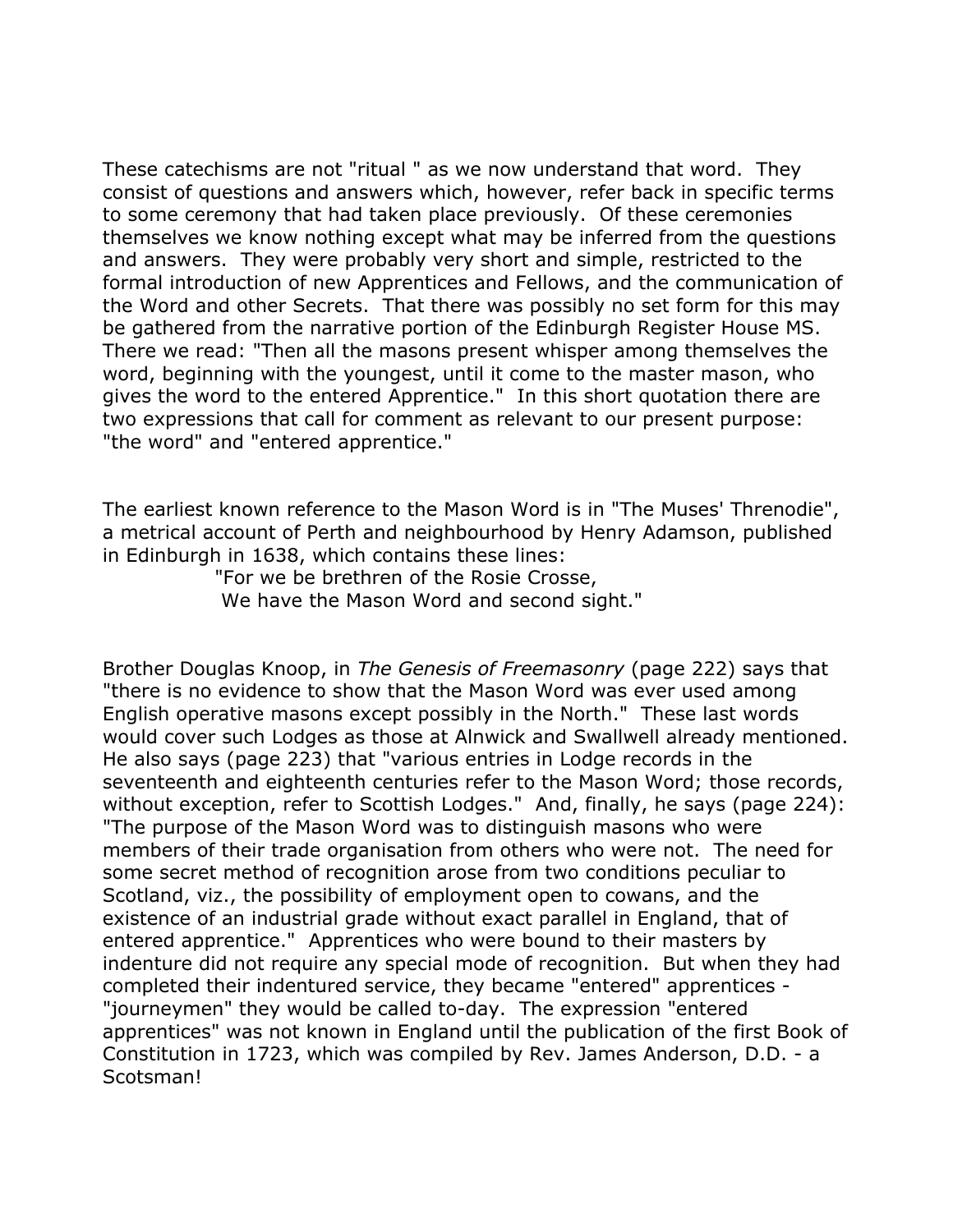In passing, it may be remarked that "Fellow of Craft" is also distinctively Scottish. It appears in the Schaw Statutes (1599), but in England it was not known until 1723; and there it is generally used without the "of" - i.e., " Fellow Craft."

Let us now revert to the Graham MS. (1726) which is of special importance for a study of the development of our Ritual. This MS. makes very clear reference to King Solomon and Hiram Abiff, and their respective parts in the building of the Temple:

" Four hundred and four score years after the Children of Israel came out of the land of Egypt, in the fourth year of Solomon's reign over Israel, that Solomon began to build the House of the Lord. . . . Now we read in the 13th verse of the 7th chapter of the First Book of Kings that Solomon sent and fetched Hiram out of Tyre, be being a widow's son of the Tribe of Naphtali, and his father was a man of Tyre, a worker in brass. . . . And he came to King Solomon and wrought all his work for him."

This is very familiar to us. But the MS. does not go on to give us the legend of our Third Degree which has Hiram as its central figure. Instead, it does give practically all the ingredients of that legend in a very different setting, with a "traditional history" of which Noah was the central figure-which may be taken as about 1,300 years before the building of King Solomon's Temple.

By the death of Noah some secret knowledge was lost. His three sons, Shem, Ham and Japheth, went to their father's grave "to try if they could find anything about him to lead them to the vertuable secrets which this famous preacher had." But before they went they "had already agreed that if they did not find the very thing itself, the first thing they found was to be to them as a secret . . ." There we have the earliest reference to " substituted secrets ".

When they came to the grave they found "nothing but the dead body almost consumed away". Because of its condition their first efforts to raise it failed. But ultimately "they raised up the dead body, setting foot to foot, knee to knee, breast to breast, cheek to cheek, and hand to back". In this old Noah legend the MS. gives several other details that are almost identical with elements in our Hiramic Legend. And also, incidentally, it contains some dramatic details with which our modern Mark Degree has made us familiar.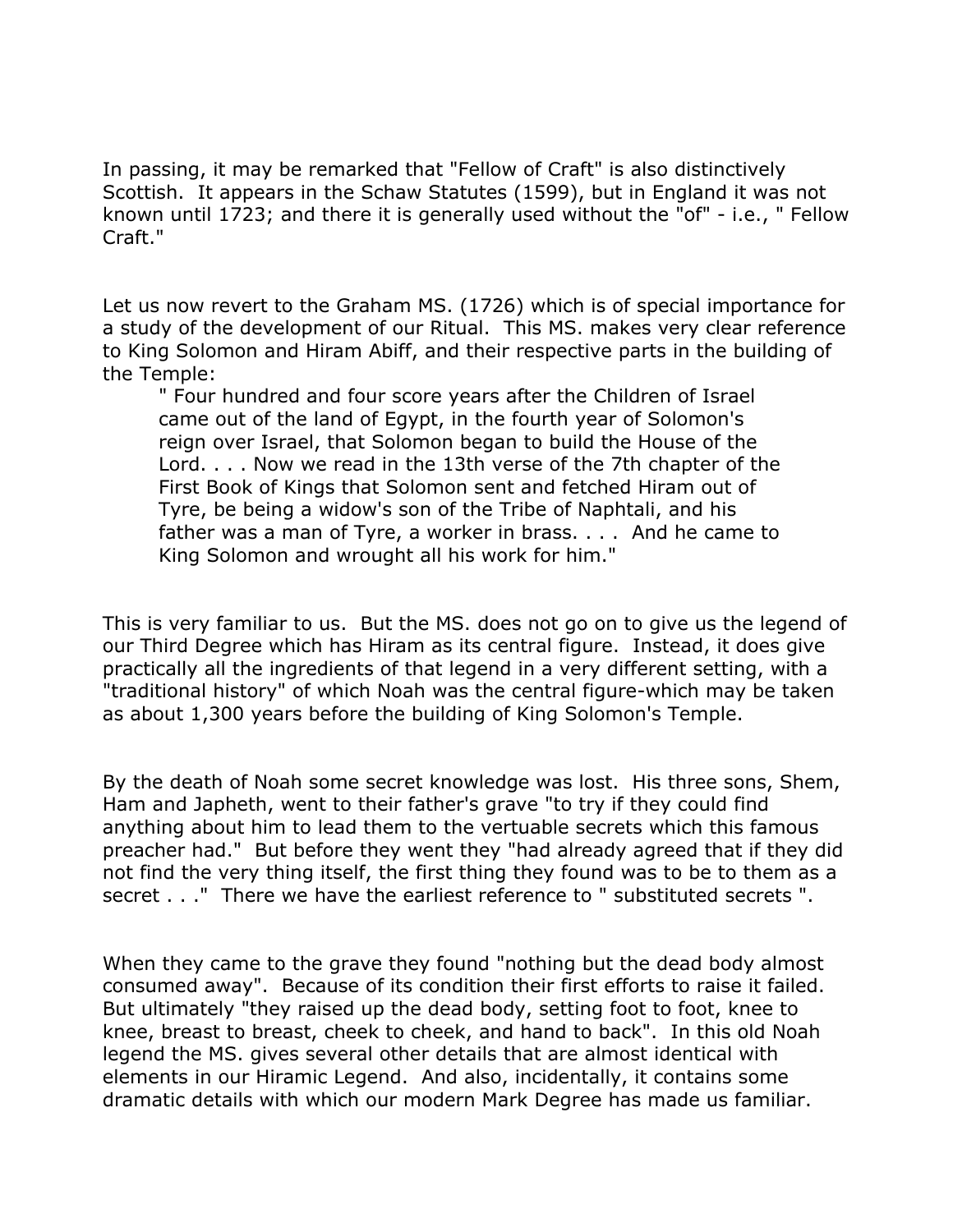The first record of the Hiramic Legend appears in Samuel Pritchard's Masonry Dissected which was published in 1730-four years after the date of the Graham MS. The appearance, at dates so close to one another, of two legends so similar in content but so vastly different in setting and in the periods to which they are assigned by their respective "traditional histories", is very striking indeed. In this connection Brothers Pick and Knight, in their *Pocket History of Freemasonry* (page 70) say: "It is probable that, before the Craft finally settled on the building of King Solomon's Temple, and the loss and recovery of certain Knowledge, other prototypes were tried out, perhaps by small groups of Masons in isolated parts of the country." We may agree, broadly, with what is implied in this conjecture; but it raises two very interesting questions: (1) who, at this period, constituted "the Craft" which ultimately decided in favour of the Hiramic version - or, more briefly, who made the decision; and (2) did they come to their decision deliberately after a consideration of the experiments made with various prototypes? We shall have occasion to revert to these questions at a later stage.

In 1717 the first Grand Lodge of England had been formed. Its jurisdiction was at first confined to London and Westminster, but it gradually spread throughout England, where many Lodges had long been functioning. There had also been many Lodges actively operating in Ireland and Scotland. The Grand Lodge of Ireland was formed in 1725 and the Grand Lodge of Scotland in 1736. These simple historical facts are stated to introduce the next phase of our study in the development of our Ritual.

According to Bernard Jones in *The Freemason's Guide and Compendium* (page 195) Freemasons from Ireland and Scotland "were drifting into England and bringing with them ideas which had grown up not on English soil, but which, nevertheless, were very precious to those who held them. Grand Lodge was probably very worried, somewhere about 1730, at the number of unaffiliated Masons coming apparently from nowhere and claiming admission to their Lodges." In order to make admission of such men to Lodges more difficult, Grand Lodge issued an order to make certain changes in the methods of "proving" or testing, including the transposition of the words of the First and Second Degrees; but not all Lodges obeyed this order. Many Lodges in England had an appreciable proportion of members of Irish origin, and no doubt many Scottish Masons also had migrated to England; and the influence of these would tend towards the maintenance of the older tradition and practice. In any case, the Lodges that were in opposition to Grand Lodge on this or other grounds-most of which had never come under the jurisdiction of Grand Lodge gradually grew together, and probably as early as 1739 a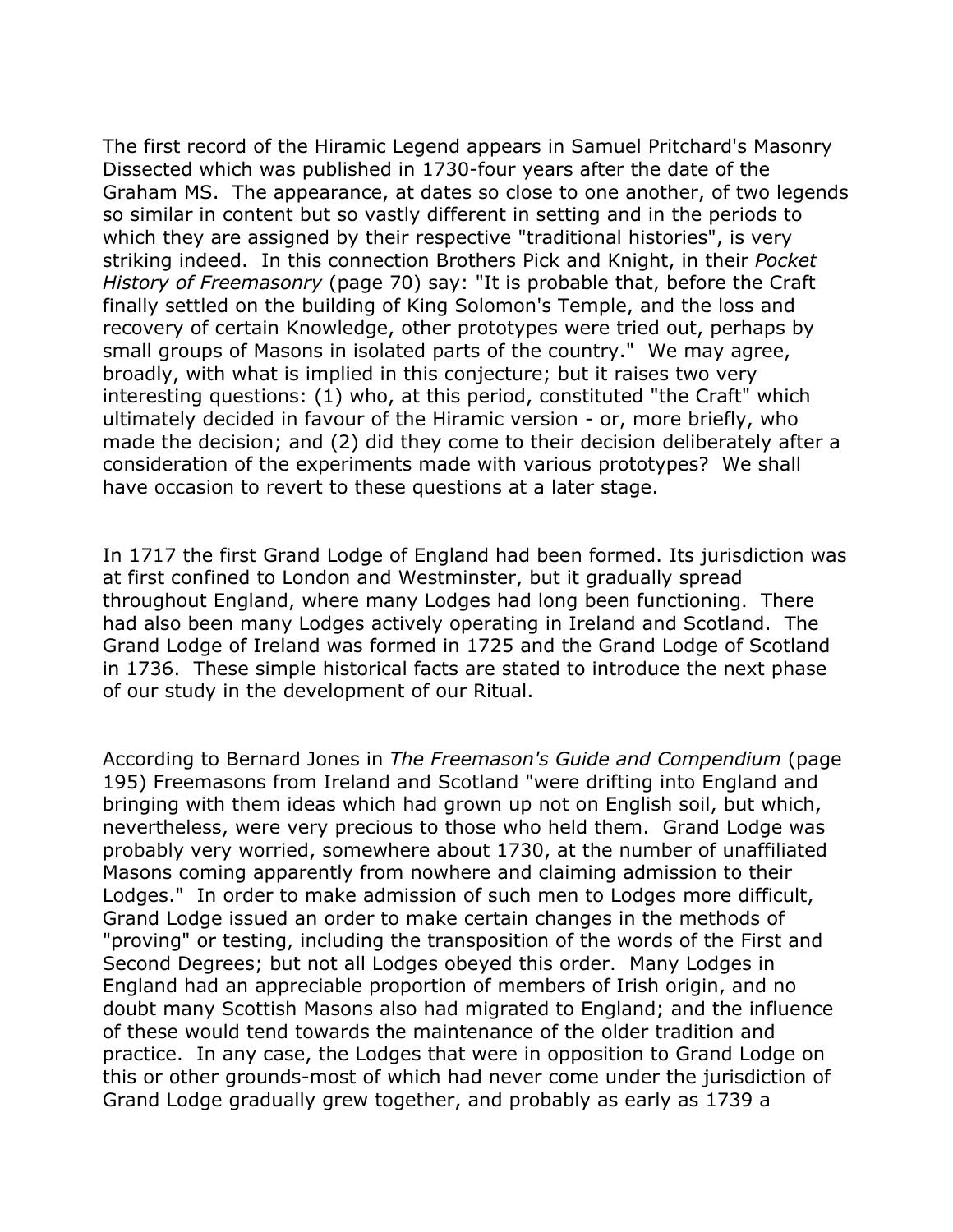Committee had been formed to co-ordinate their activities, and the work of that Committee culminated in the formation of a rival Grand Lodge in 1751. Then ensued a long period of bitter rivalry between the two Grand Lodges until their union in 1813. The history of this period is not only intrinsically interesting to Masonic students, but it also provides much material that is relevant to our present study.

The new Grand Lodge took the title of "The Most Antient and Honourable Society of Free and Accepted Masons". They claimed that they had adhered to the Antient Landmarks of the Order, from which the others had departed, and on this account they became known as the "Antients ", while the older Grand Lodge were dubbed the "Moderns "; and both these designations have been retained ever since.

Among the defections of which the "Antients" accused the "Modems", the following may be noted as relevant to our present purpose:

- 1. That they had ceased to read the Old Charges at initiations, thus abandoning a Landmark.
- 2. That they had de-Christianised Freemasonry. The Old Charges had been, almost without exception, of a positively Christian character; but the first of the Regulations that were embodied in Anderson's Constitutions of 1723 stated that "'tis now thought more expedient only to oblige them (i.e., the Freemasons) to that Religion to which all men agree, leaving their particular opinions to themselves."
- 3. That they had transposed the modes of recognition of the First and Second Degrees-as already indicated above.
- 4. That they omitted the Deacons from their Office-bearers.
- 5. That they had abandoned the esoteric ceremony of Installed Master.
- 6. That they had curtailed the ceremonies, and in particular had neglected the " Lectures ", or catechisms, attached to each Degree.

The Grand Lodges of Ireland and Scotland had sympathised with those Lodges who had resisted the changes ordered by the original Grand Lodge, and they maintained very close and amicable relations with the new Grand Lodge when it was formed in 1751. It may be of interest to note how close that relationship was at the highest levels. In 1756 a former Grand Master of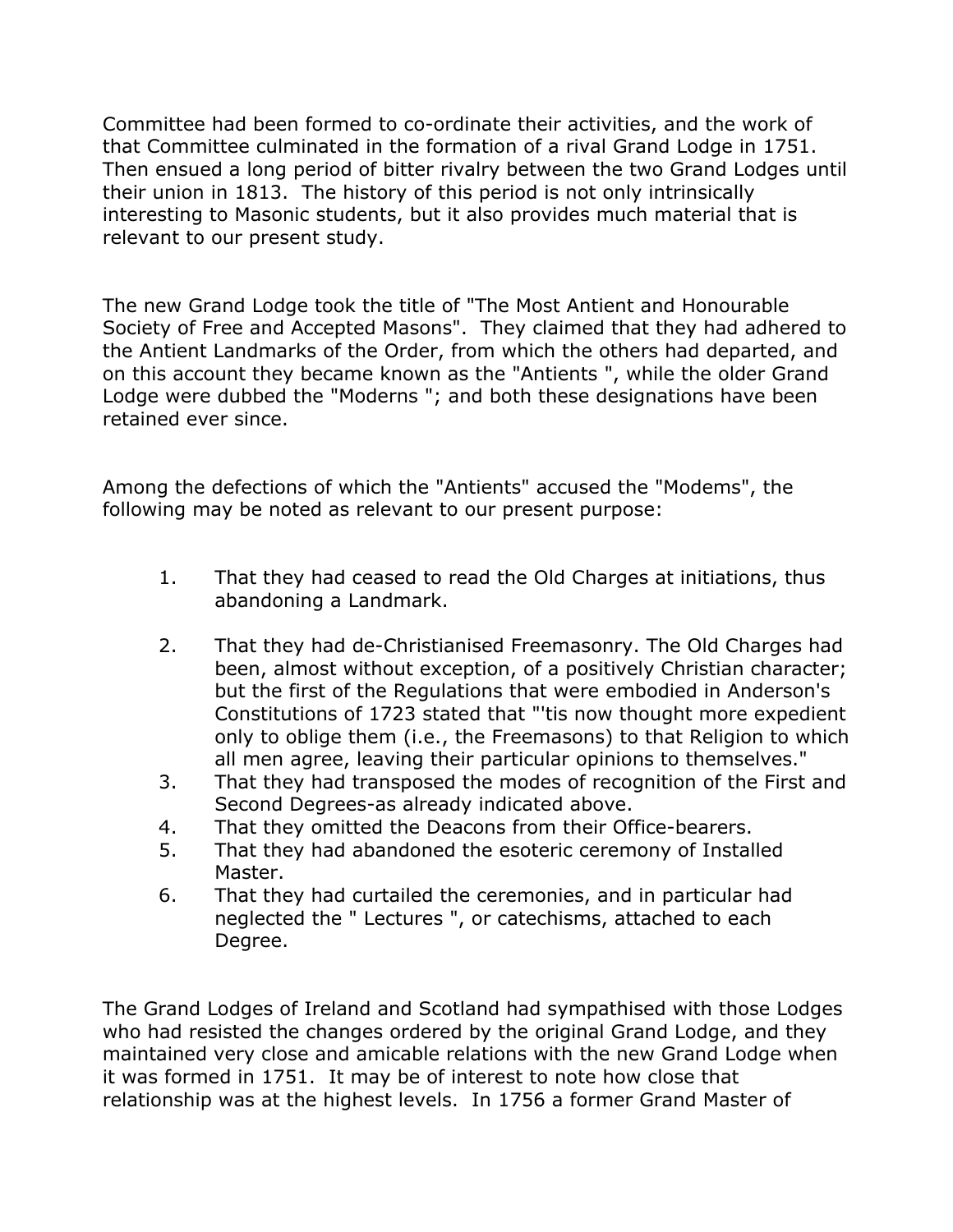Ireland, the Earl of Blessington, was elected Grand Master of the "Antients". He was succeeded, in 1760, by the Earl of Kellie, who was Grand Master Mason of Scotland in 1763-65. The third Duke of Atholl was Grand Master of the "Antients" from 1771 to 1774 and Grand Master Mason of Scotland in 1773, so that he held both offices simultaneously for a period. The same is true of the fourth Duke of Atholl, who was Grand Master Mason of Scotland 1778-1779 and was Grand Master of the "Antients" from 1774 till 1781 and again from 1791 till 1813. And in the period between 1781 and 1791 the Grand Master of the Antients was the Marquis of Antrim, who was Grand Master of Ireland in 1773 and again in 1779. It may be of particular interest to Scottish Masons to know that the Antients were known as "Atholl Masons", and even the official Year Book of the United Grand Lodge of England refers to the "Atholl or Antient Grand Lodge ". In 1813 the Duke of Atholl was succeeded by H.R.H. the Duke of Kent, son of George III. Though the rivalry between the two Grand Lodges in England was very acute, there were enlightened Brethren in both bodies who realised the wrongness of this division and worked to find a way towards union. Ultimately, on 26th October 1809, the "Modern" Grand Lodge issued a Charter or Warrant to the "Lodge of Promulgation", so named because it was formed "for the purpose of promulgating the ancient Land Marks of the Society, and instructing the Craft in all matters and forms as may be necessary to be known by them . . . " The work done by this Lodge represents the beginning of a process that culminated, nearly forty years later, in the final formulation of our modern Ritual as we know it to-day. The Lodge of Promulgation, when they had completed the work allotted to them, reported back to the "Moderns" Grand Lodge that they had "a confident persuasion of having derived the most authentic information from the purest sources . . . as henceforth to render all the Ceremonies of the Craft, in practice simple, in effect impressive, and in all respects conformable to ancient practice." What this amounted to in actual fact was that they accepted practically all the "Antient" practices in matters on which there had been differences between the two bodies with one notable exception, namely, that they tacitly accepted the position reflected in the first Article in the Regulations incorporated in Anderson's Constitutions of 1723, referred to above. The Lodge of Promulgation ceased to function in 1811.

On the side of the "Antients", their Grand Lodge appointed a Committee in 1810 to explore the prospects of achieving union, and their report led to that Grand Lodge deciding "that a Masonic Union, on principles equal and honourable to both Grand Lodges, and preserving the Land Marks of the Antient Craft would, in the opinion of this Grand Lodge, be expedient and advantageous to both." The union of the two Grand Lodges was finally effected and ratified on 1st December 1813. At that time the Duke of Sussex was Grand Master of the "Moderns" and the Duke of Kent Grand Master of the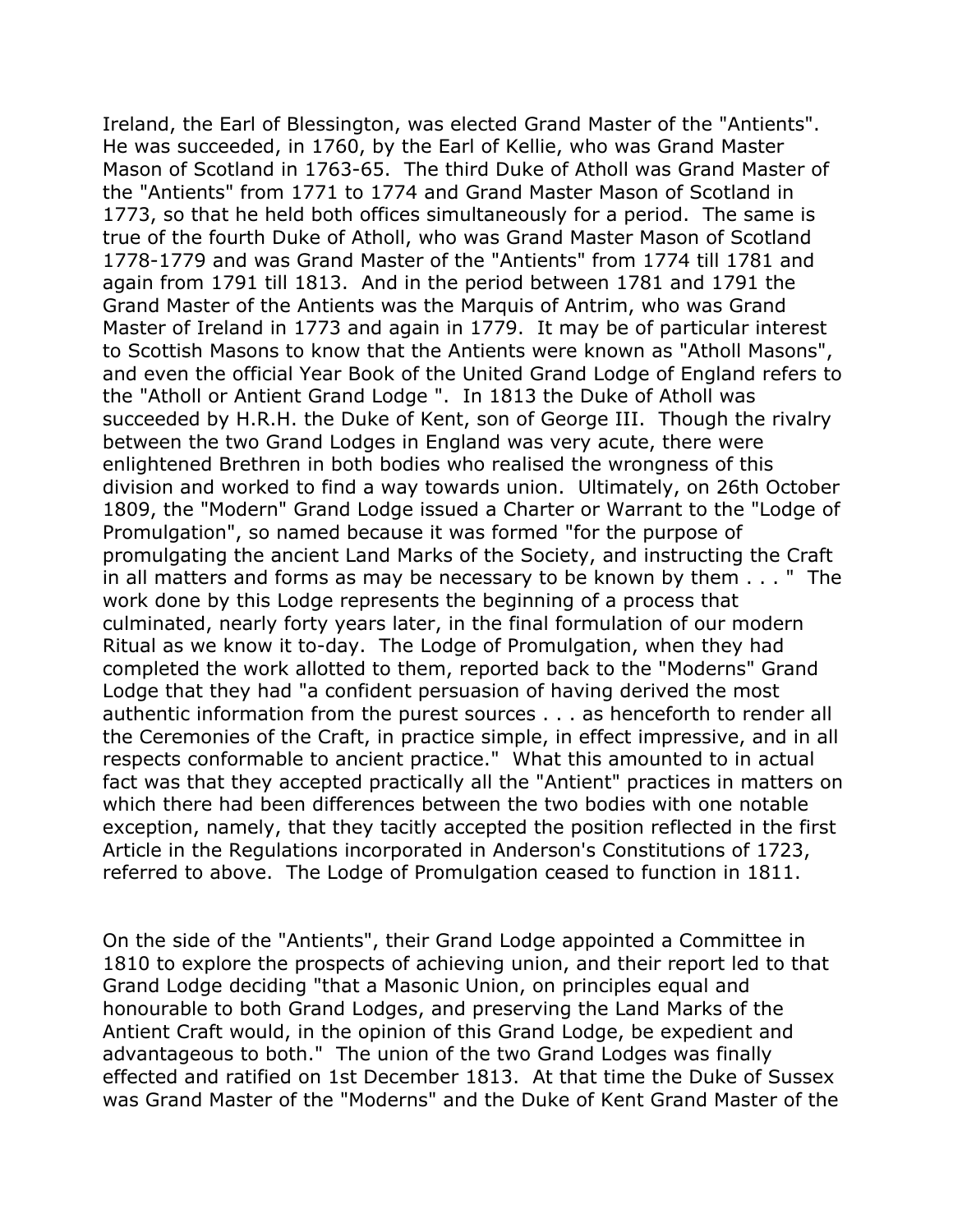"Antients". They were both brothers of the Prince Regent, afterwards King George IV. On the motion of H.R.H. the Duke of Kent, H.R.H. the Duke of Sussex was elected Grand Master of the United Grand Lodge, and he was installed as such on St John the Evangelist's Day, 27th December, 1813, and he continued to hold that office for thirty years.

On 7th December 1813, six days after the Union had been ratified, the "Lodge of Reconciliation" was warranted. This Lodge was composed of well-known Brethren from each Grand Lodge and its purpose was to "reconcile" the working of previous "Modern" Lodges and previous "Antient" Lodges so as to ensure uniformity of working in all the Lodges throughout England. They built on the foundation that had been laid by the Lodge of Promulgation, and their method of procedure was to give demonstrations at various centres which the Masters of Lodges were invited to attend. They continued to function till 1816 and held twenty-six meetings. There are detailed records of twenty meetings, and from these records, considered in the light of subsequent history, and even though the Minutes make no reference to "Lectures", it can be gathered that their demonstrations were not so much the actual working of the Degrees as a detailed description of the working given in the form of questions asked by the Master for the evening and answered by the Wardens for the eveningdifferent Brethren occupied these chairs at each meeting. At nine of the twenty meetings referred to above the Master's chair was occupied by the Rev. Samuel Hemming, D.D., who later compiled the famous "Hemming Lectures" to which further reference will be made shortly. After the Lodge of Reconciliation ceased to function in 1816 their work was continued by "Lodges of Instruction", of which the most famous were the "Stability Lodge of Instruction", formed in 1817, and the "Emulation Lodge of Improvement", formed in 1823.

It will be relevant to our present purpose to give more details regarding this method of giving instruction by means of the "Lectures". This method corresponds exactly to the eighteenth century Catechisms which embody references back to previous ceremonies, of which we otherwise know nothing, but of the nature of which we can gather something from the questions and answers. Similarly the early nineteenth century Lectures "refer back" to the ceremonies of the three Degrees; and it may be assumed with confidence that as the Lectures were developed by the Lodge of Reconciliation, the actual ceremonies were being developed *pari passu* and gradually took more definite form. By 1816 Brother Hemming had compiled Lectures on all three Degrees, and these comprised 256 questions and answers on the First Degree, 145 on the Second Degree and 78 on the Third Degree. Ten years later a Minute of the Stability Lodge of Instruction, dated 21st April 1826, reads as follows:-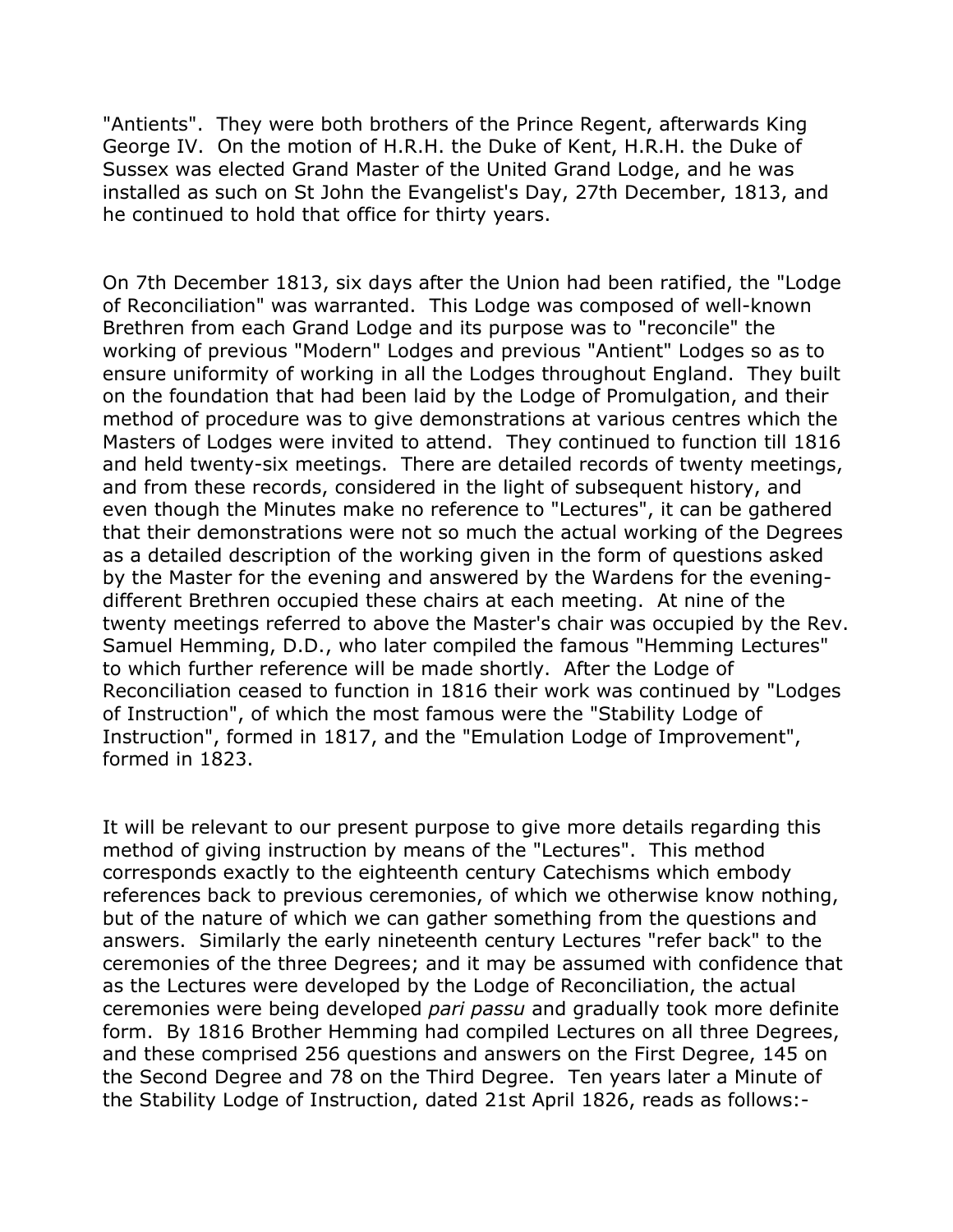"The Rev. Dr Hemming was invited to preside, when the Lecture (First Degree) was ably worked by the Rev. Dr Samuel Hemming assisted by . . ." At the close, the grateful thanks of the Lodge were tendered to Brother Hemming for presiding and "for the advantage they enjoy in the possession of that Lecture which he has arranged with such skill and talent as to stand unparalleled in the Masonic World." According to the Minutes, also, the Lodge seems to have worked only the Lecture on the First Degree until 28th September 1827, when that on the Second Degree is mentioned for the first time; and that on the Third Degree is not mentioned until 7th November 1828.

As already indicated, the Emulation Lodge of Improvement was not formed until six years after the Stability Lodge of Instruction. Brother C. D. Rotch, in

his short treatise on *The Lodge of Reconciliation 1813-1816*, and its Influence on Present-Day Ritual, says: "It is not easy to understand why the Stability and Emulation Lodges of Improvement preferred to work by Lectures only until after 1830." This may be difficult to understand, but we must accept the fact, noting that it applies to Emulation as well as to Stability.

In the early days of the Emulation Lodge of Improvement the dominating figure was Brother Peter Gilkes, who, however, did not join it until two years after its formation. Brother Gilkes was a very significant personality in English Masonic history of this period. Regarding him, Brother Hiram Hallett in his short history of *The Lodges of Promulgation, Reconciliation, Stability and Emulation*, says: "The Emulation Lodge of Improvement bases all its claims for pre-eminence on the assumption that they derive their Ritual from this famous Masonic instructor."

It may be relevant to give the following further quotation from Brother Hallett: "When the method of imparting Masonic Instruction by means of Lectures began it is impossible to say. About 1763 Lectures by William Hutchinson were published; and in 1772 William Preston published his version. The ceremonies in those days were short and simple; the Lectures were long and verbose . . . these Lectures, however, containing all the essentials of the three degrees. It is not now possible to state when the rehearsals of the ceremonies supplanted them." The words "long and verbose" are no doubt true of Hutchinson and Preston, but are scarcely so applicable to the eighteenthcentury Catechisms or the nineteenth century "Lectures".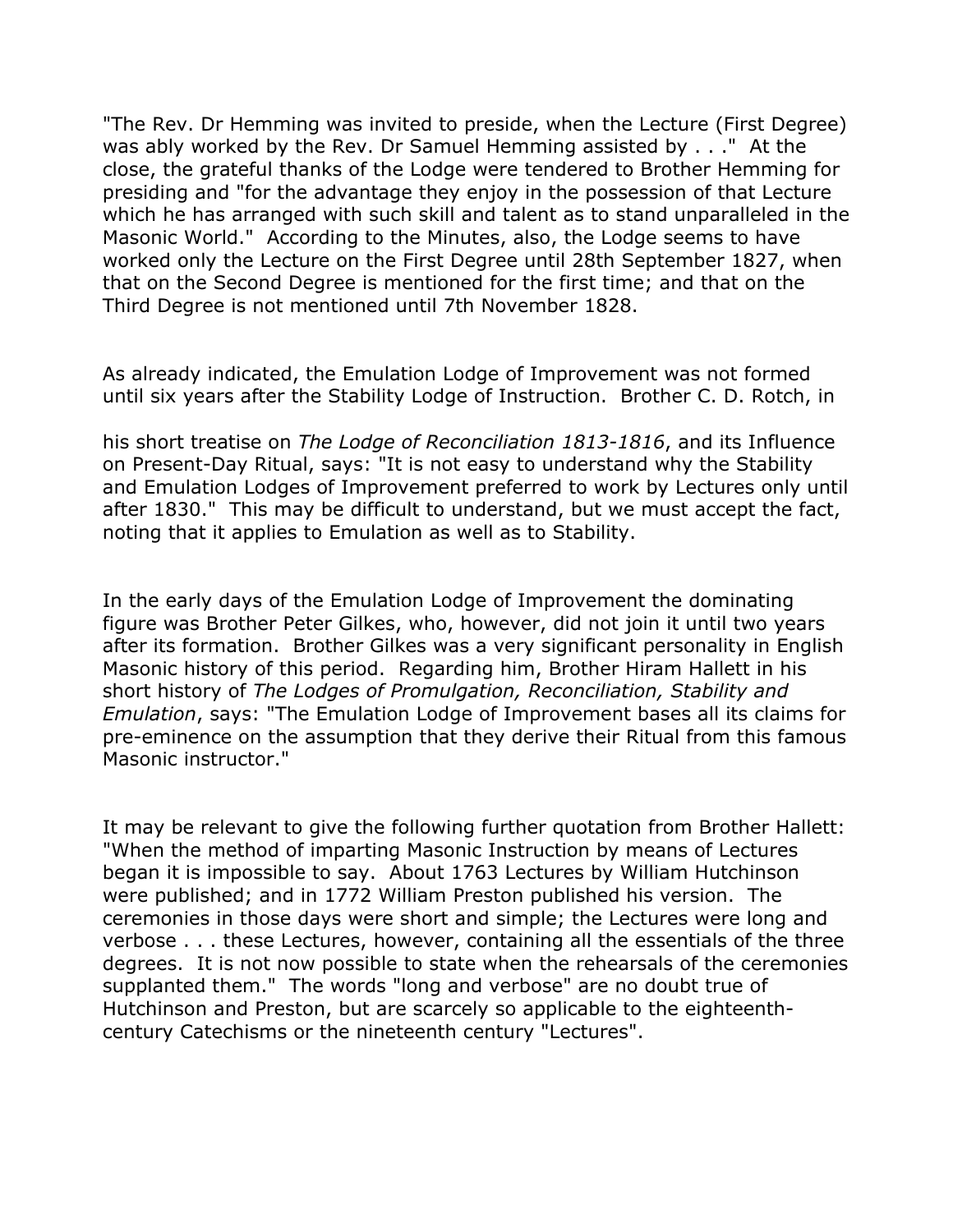The Emulation Ritual was first published by "A. Lewis" in 1838, but it may be taken for granted that MS. copies were in circulation for some time before that. It may also be taken for granted that the Stability Ritual had been completed about the same time. Brother Rotch states that all the present-day Rituals, except those of Ireland, Scotland and Bristol, may be said to be derived from Stability and Emulation. As regards the Scottish Rituals, all those known to the present writer, with one notable exception in the West of Scotland, show extensive evidence of the influence of Emulation. For example, in the ceremony of opening the Lodge, many Scottish Lodges reproduce questions and answers in the Second Section of the First Degree Lecture; others retain the substance of these but alter the wording; and some introduce questions that are not in the Emulation Ritual but the substance of which is in the Emulation Lectures. Throughout the ceremonies-even in those Lodges where the Third Degree is most "dramatised" there are many passages in which the language of Emulation is exactly or approximately reproduced. In the Obligations the language is very similar to Emulation, though in some rituals additional details are introduced. And even in the "notable exception" referred to above, there are several phrases that are characteristic of Emulation. These details are given here in support of the view that, notwithstanding the variety of workings in Scotland, there is at least a "hard core" in them all that is clearly the result of the "development" which it has been our purpose to outline in this paper.

The time has come to summarise the result of our study so far, and to point to some conclusions that may be drawn therefrom. We have seen that the first complete Ritual was published in 1838. Before that, instruction was imparted by means of "Lectures" in the form of question and answer, and, in the Stability and Emulation Lodges at least, by that means only until 1830 or thereabouts. It may be inferred, therefore, that the Ritual probably received its final form between those dates-say about 1835. The Ritual of 1835, whether Stability, Emulation, or other, is, in respect of scope, structure and "Landmarks", essentially the same as our present-day rituals, notwithstanding the wide variety of workings that characterise Scottish Freemasonry. In these respects of scope, structure and Landmarks, it may be taken that all our Scottish Rituals derive ultimately from the 1835 Ritual, though in other respects many of them contain features that are indigenous to and characteristic of Scotland. Conversely there are features in the 1835 Ritual that had their original sources in Scotland.

We have also seen that in all our present-day Rituals there are elements that are to be found in very early Masonic MSS. and other writings. Among these are the words B. and J. which we find in the Edinburgh Register House MS. and in practically every eighteenth Catechism. We must also include here the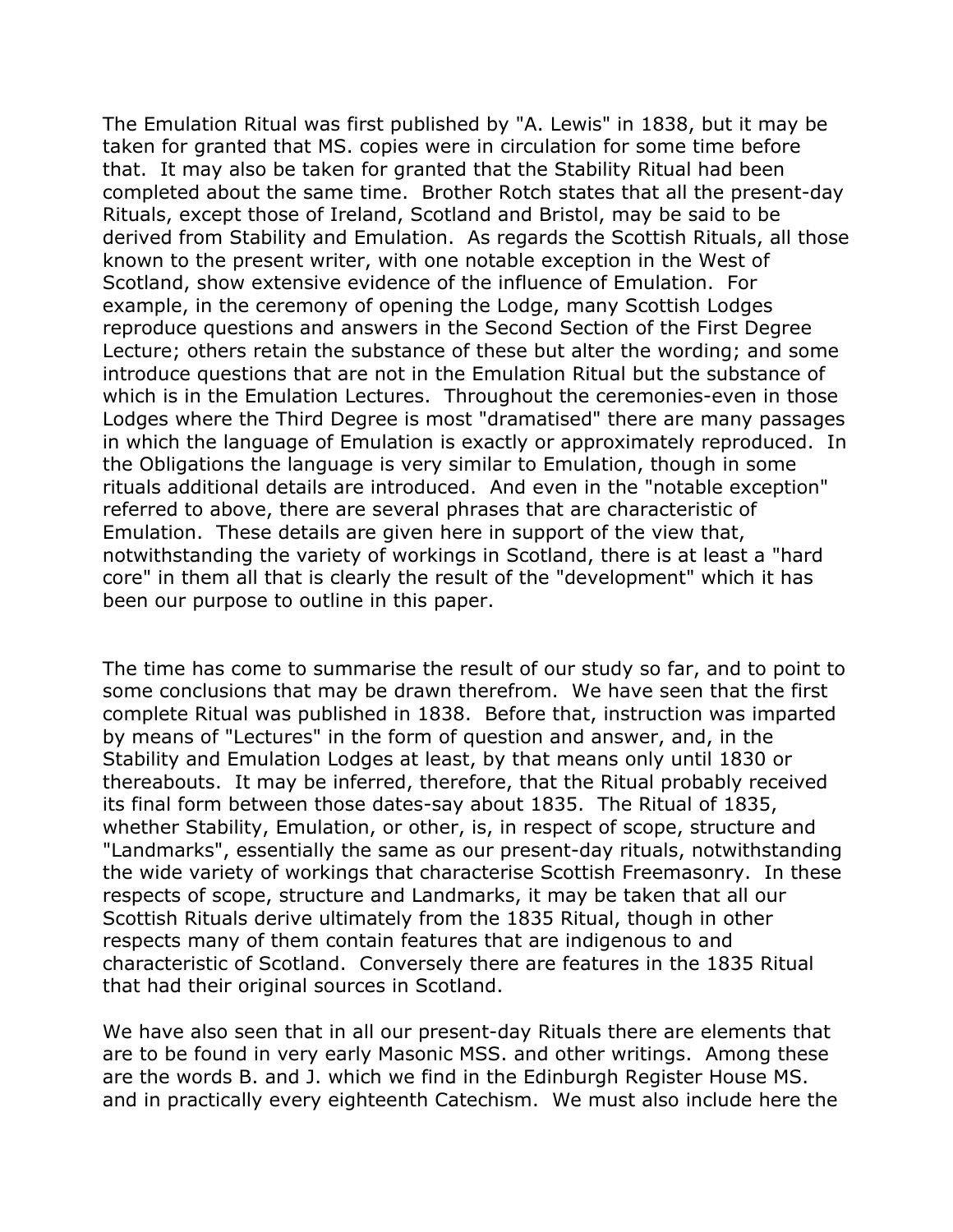Hiramic Legend, which first appears in Masonry Dissected in 1730, but which appears to have been decided upon after a "try-out" of the same theme in a very different setting in the Noah legend as set forth in the Graham MS. (1726). But while the Noah legend was rejected for this purpose, there are many other elements in the Graham MS., including the idea of "substituted secrets", that still characterise present-day Masonry. And a perusal of other eighteenth-century Catechisms will reveal quite a number of significant details with which we are all familiar.

But there is also much in the 1835 Ritual that was entirely new. To take but one example-the definition of Freemasonry as "A peculiar system of morality, veiled in allegory and illustrated by symbol" appears in the First Section of the First Degree "Lecture" - for the first time so far as the present writer is aware. And many other similar examples could be given. But by far the most significant, and entirely new, feature of the 1835 Ritual, was the wonderful way in which all the material that had accumulated during the seventeenth and eighteenth centuries had been examined, and elements therefrom selectively chosen with insight and discrimination, and built up into a "peculiar system" that is simply amazing in its symmetry, self-consistency and completeness. The men who could compile such a "system" were truly learned and expert Brethren. Let us consider what evidence we can find in any modern Ritual that they were truly learned and expert.

- 1. They obviously had an intimate knowledge of the Hebrew Scriptures; but
- 2. in the Hiramic Legend they departed, on a very essential point, from the Scriptural record in order to bring the legend into line with the central mythos of the Ancient Mystery cults - such as those of Osiris, Dionysus and others - in which the neophyte is identified with the tutelary hero. So it can be inferred that they had an intimate knowledge of these Ancient Mysteries.
- 3. It can also be assumed (though this is not explicitly indicated in the Legend itself, but may be inferred from other intimations in the Ritual and from various allusions in the eighteenth-century Catechisms) that they were familiar with the supreme presentation of the same theme in the identification of the Christian neophyte with Christ in His death and resurrection.
- 4. They were certainly deeply versed in the Hebrew Kaballah, though this can only be recognised by those who are conversant with the Kaballah. But it may be stated that points that can more reasonably be attributed to Kaballistic origin than to any other source are-the three Pillars on which a Lodge of Freemasons figuratively rests; the Path of the Candidate, in the course of his initiations, between two Pillars, one on the left and the other on the right; and, above all, the point from which a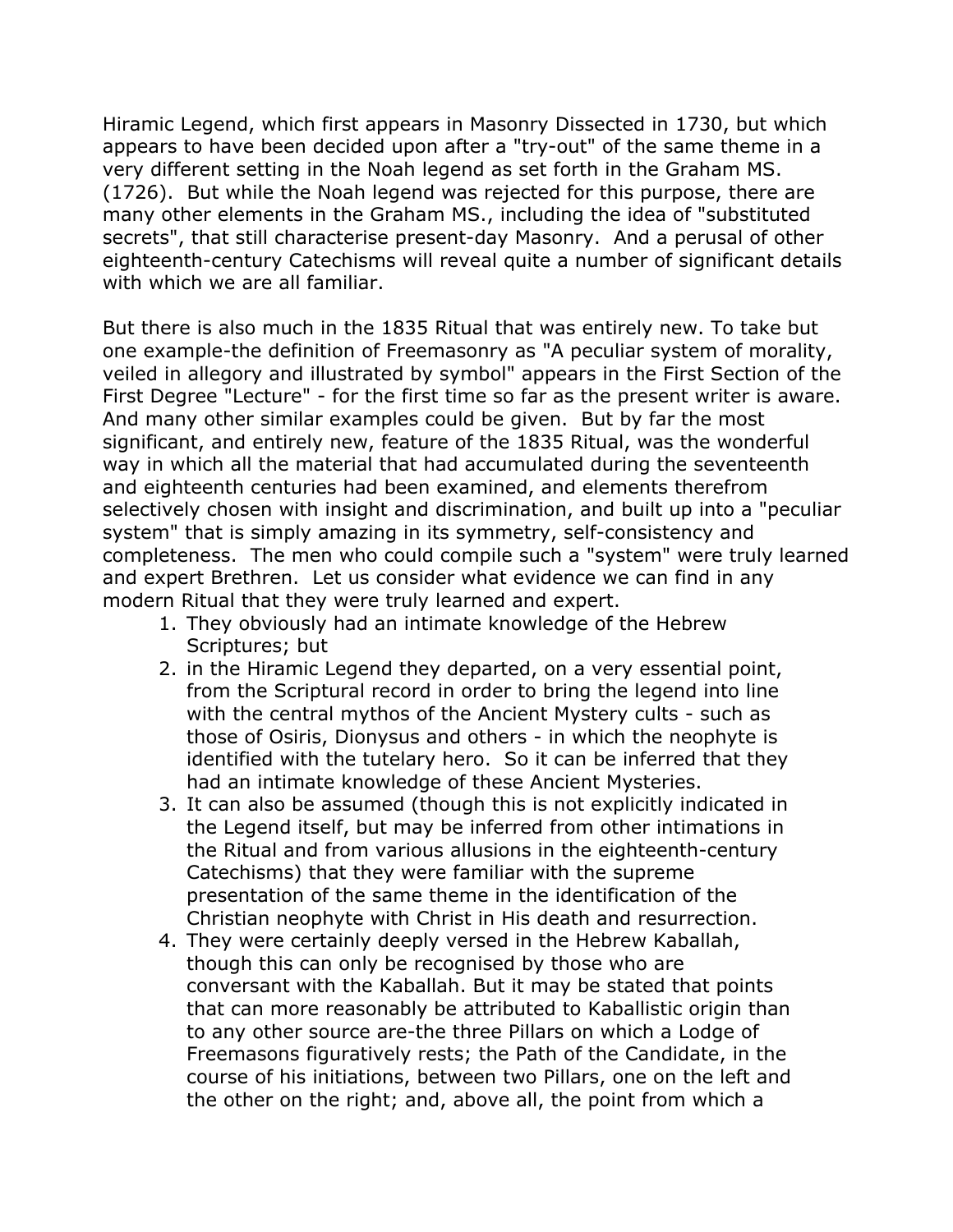M.M. cannot err, which the present writer regards as the most significant symbol in Freemasonry with the exception of the T.G.L. If the Kaballistic association be adopted tentatively as a working hypothesis, a craftsman versed in the Kaballah would soon recognise not only that the whole framework of our system is Kaballistic, but also that a great many details that otherwise appear to have little or no particular point, acquire a very real significance.

- 5. A comparison of the T.G.L. as a composite symbol with corresponding symbols in other systems will suggest that these learned Brethren had an intimate knowledge of these other systems, or, more probably, had had a direct personal experience of the spiritual realities that these symbols represent.
- 6. A final point will be more easily recognised by all. The compilers of our system had an unparalleled knowledge of man's psychological and spiritual nature and needs, and they sought, both by explicit instruction and under a veil of symbolism, to show how these needs could be met.

It may be recognised that these qualities characterised those learned Brethren who finally formulated the 1835 Ritual from the accumulated mass of material they had at their disposal. But the question naturally arises-did they characterise them only, or also those Brethren who selected and preserved, during the preceding 150 years, the various elements that were incorporated into the 1835 Ritual? We have seen that B. and J. are found in Masonry since at least the end of the seventeenth century; and also that of other details to be found at that time some (such as the F.P.O.F.) were retained but adapted to a different setting. We have seen, too, that the Noah legend appears to have been tried out, found to be inadequate, and rejected, while the Hiramic Legend was adopted some time prior to 1730 and been retained ever since. It seems not unreasonable to assume that the was made deliberately and that the elements "tried out" were retained or rejected according to whether or not they were adequate for an ultimate purpose that the selectors had in view. Can we form any reasonable conjecture as to who these selectors might have been and who preserved and transmitted the "selected" elements?

There is a long-standing tradition that the Rosicrucians had a considerable if not a controlling influence in these matters, but this tradition has been consistently rejected by writers of the "Authentic" school on the grounds that there is no direct documentary evidence to support it. But it has to be borne in mind that members of the Rosicrucian Fraternity have never at any time publicly acknowledged such membership. This policy was at first adopted because it was a necessary precaution in view of the exigencies of the time;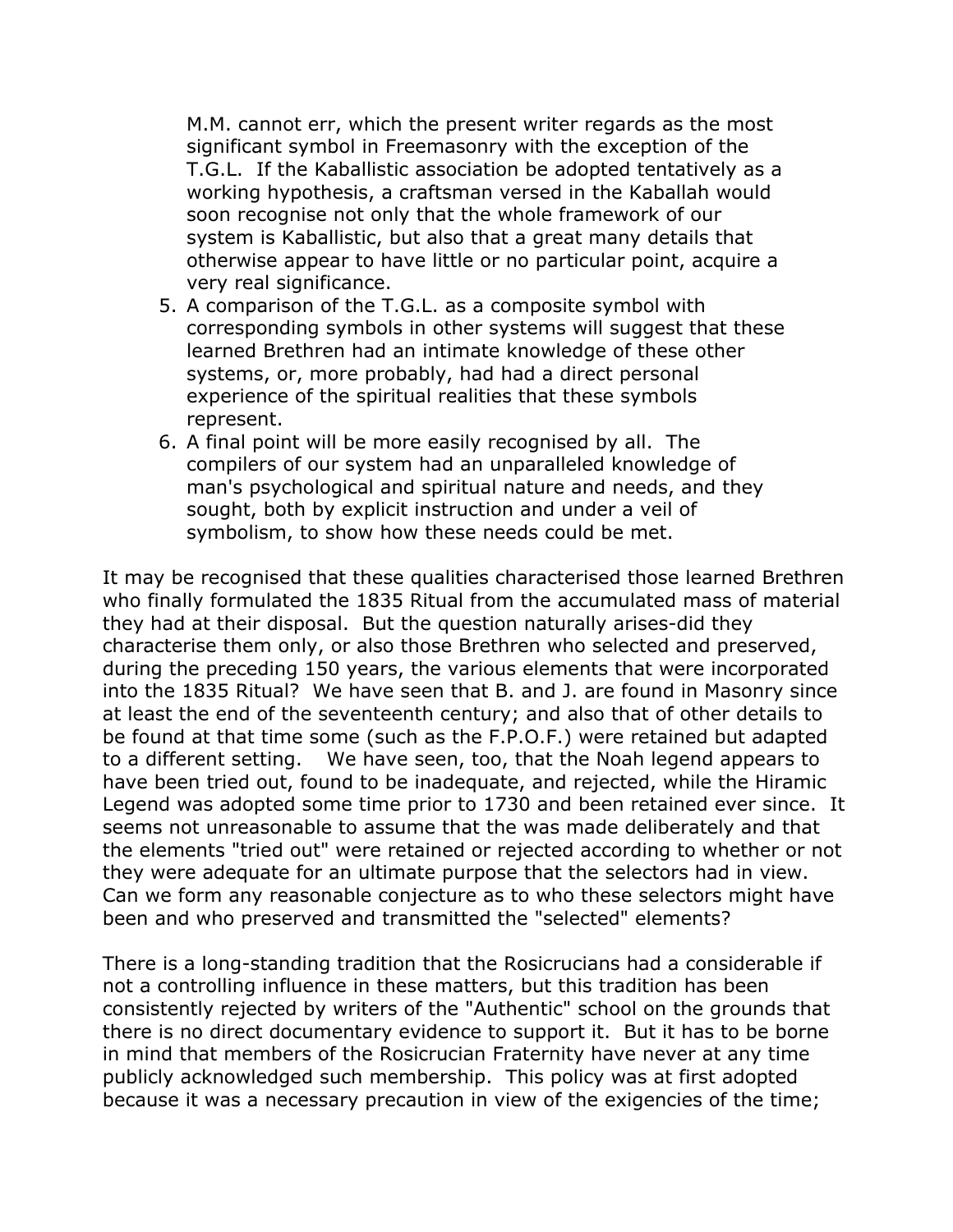and in practice it has been perpetuated as an established tradition. There are, however, many historical facts which, in their cumulative effect, provide a considerable body of circumstantial evidence that suggests at least the possibility of such a Rosicrucian influence.

- 1. First there is their original manifesto, *the Fama Fraternitatis R:.C:*., which was published in Cassel in 1614. This clearly shows that their aims and ideals were consonant with those of Freemasonry, that the Order was essentially Christian, and that the Kaballah had a basic place in their system of philosophy.
- 2. The Fama was widely studied in England and in Scotland during the seventeenth century. A manuscript translation, dated 1633, in the handwriting of Sir David Lindsay, who was created first Earl of Balcarres, is still in the library of the Earl of Crawford and Balcarres; and a small book by Archdeacon J. B. Craven, D.D., on *The Esoteric Studies of Robert Leighton, D. D.*, who was Bishop of Dunblane from 1661 till 1672, states that the libraries of various noble Houses in Scotland also contain books of that period pertaining to such esoteric studies.
- 3. In 1652 there was published an English translation of the *Fama* by Thomas Vaughan who, though he "denies" that he was a member of the Rosicrucian Brotherhood, was nevertheless steeped in their teachings, as is evidenced by his many other writings. There is, however, no evidence that he was a Freemason, but he is known at least to have met Elias Ashmole.
- 4. The Order is known to have been active in Europe during the eighteenth century, and there is very good reason to believe that it was then also active in England. Godfrey Higgins, in his *Anacalypsis*, says that a College of the Fraternity was still working in London in 1830. The continuity of the Rosicrucian Brotherhood during that period suggests a possible channel by which the results of successive generations of those concerned in the "selection" of appropriate material could have been preserved and transmitted.

These facts and possible inferences therefrom do not "prove" any direct connection between Rosicrucianism and Freemasonry; but if they are taken all together, and if what is known of Rosicrucian teachings be correlated with what is stated in this paper about the development of our Ritual between 1696 and 1835, it must surely be agreed that such a connection was at least possible, and that Brother R. F. Gould could have had quite adequate grounds for his statement, already quoted, that "during the sixteenth and seventeenth